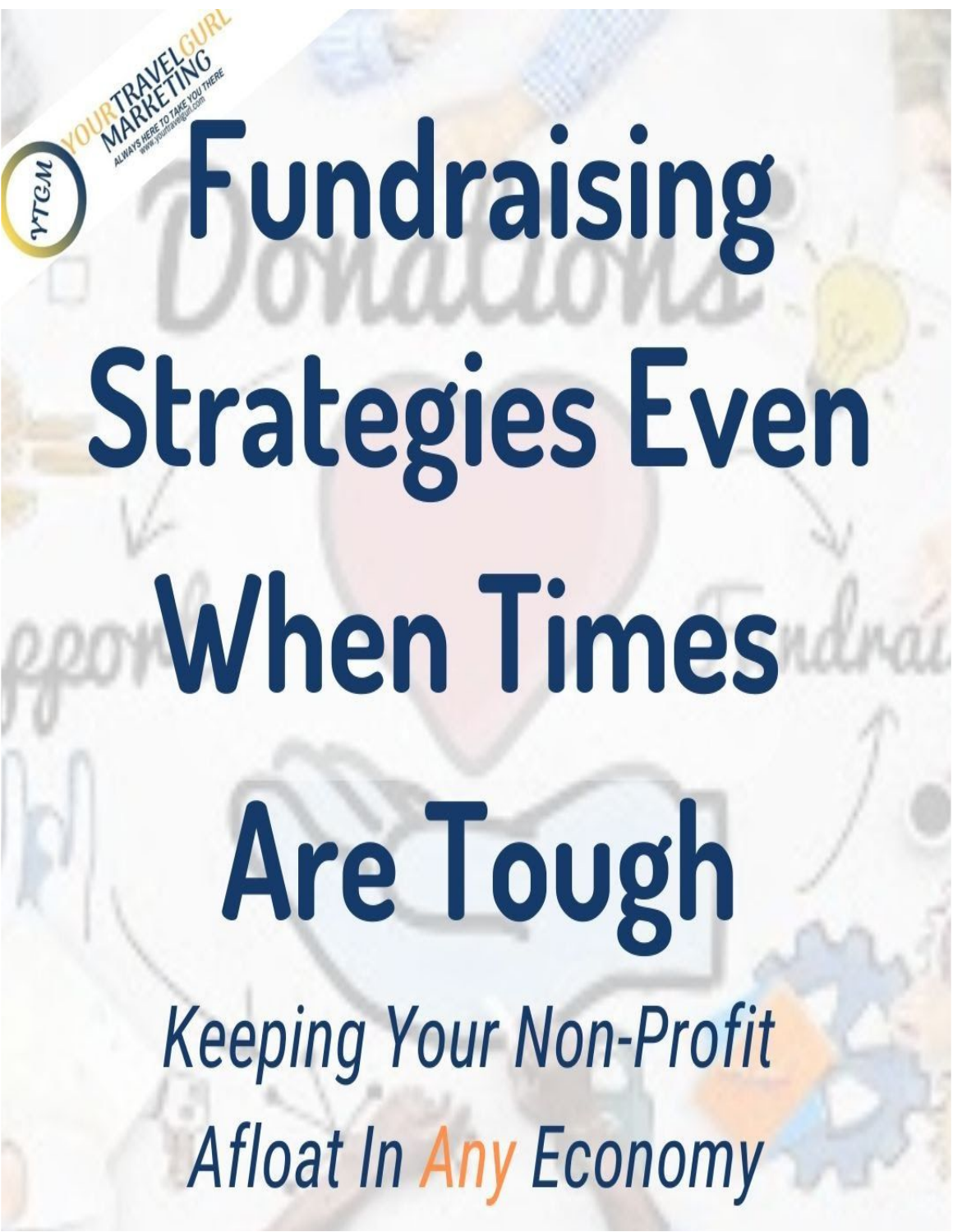



# **Fundraising Strategies Even When Times Are Tough**

#### **COMMUNICATION**

#### **~ Let's Keep In touch**

**By now you have to know fundraising is not just about raising money. However in the current economic climate, a new norm is rapidly coming into view. Nevertheless, there** *is* **a fundraising constant which will** *NEVER* **change. A smart Fundraising Manager knows whether the economy is on the way up**



**or on the way down, success is virtually always attributed to an organization's ability to communicate effectively.**



**Do you know one of the top reasons donor organizations saw a decline in their funding during the last recession? You're not going to believe this. Some nonprofits** *never* **reached out to their donors! Hmmm….. Imagine that. Some organizations thought the best way to**

**solve the problem of declining donors was to** *"Stop Talking To Them".* **Seriously I can't make this stuff up.**

**While the nonprofits who took a more direct and upfront approach, by continuing to frequently reach out and update their donors, found most**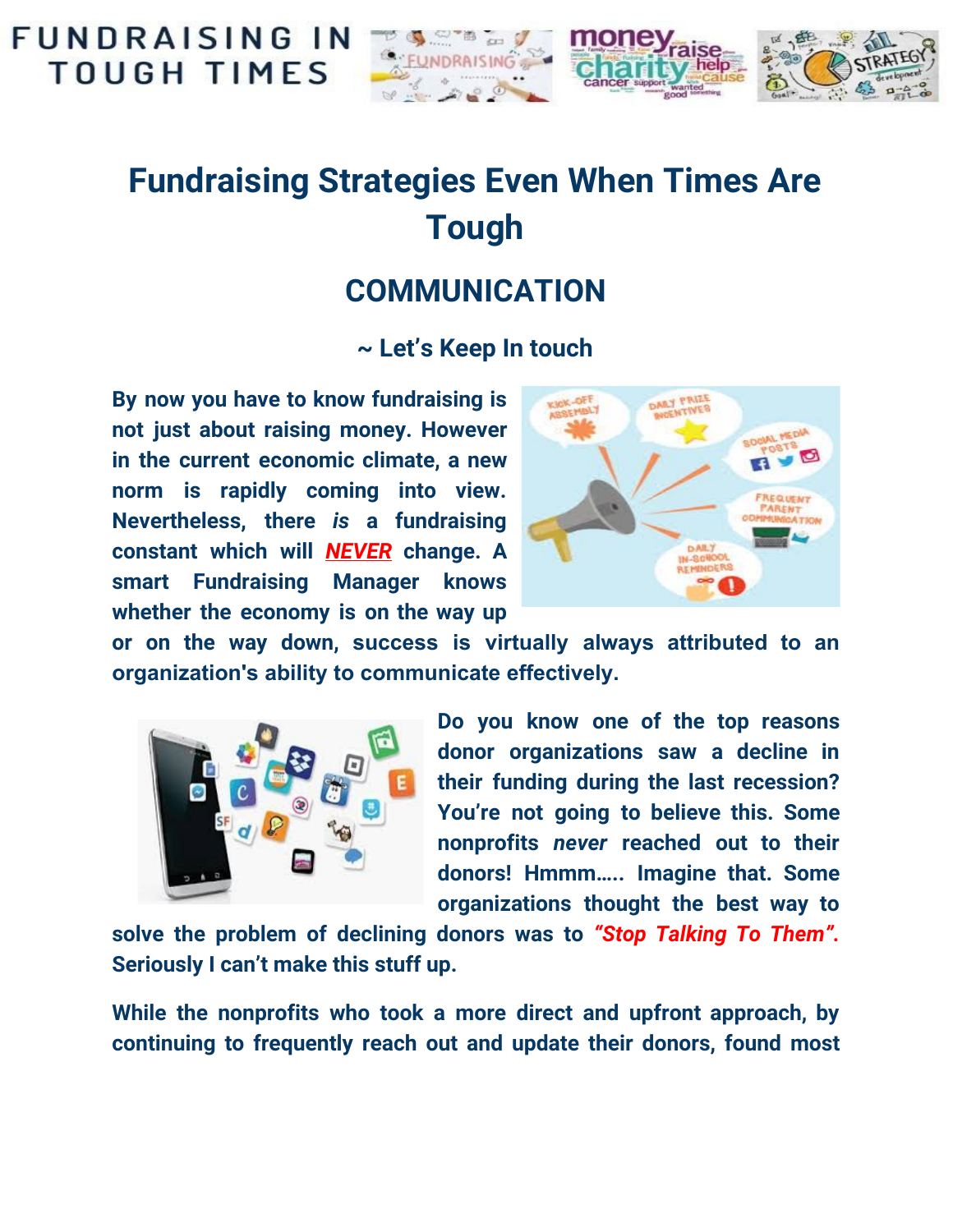

**people appreciated the honesty and the great majority agreed to still allocate funds out of the endowments.**

money

#### **~ How To Do it?**

**1. Always remember fundraising is about people, not just the people only those who donate to your mission but also the people you want to help. This means creating effective communication so your target audience clearly understands your goals and objectives. Show not only how the money will be raised and how it will be used. Most importantly, say "Thank You" often.**



- **2. Your story shouldn't just be captivating, it should be unforgettable. Give your organization a "face". If possible show images of how their donations help people right in the community. Break down the numbers to show how even small donations can make a huge impact.**
- **3. Now this may sound obvious but it's imperative that you do this:** *Tell Your Donors What To Do!* **Make it easy when people come to any of one your social platforms. Each platform should be congruent with your brand. Also display a large DONATE NOW button (preferably blinking) so they know exactly where to click. Then make the walk through process easy to navigate.**

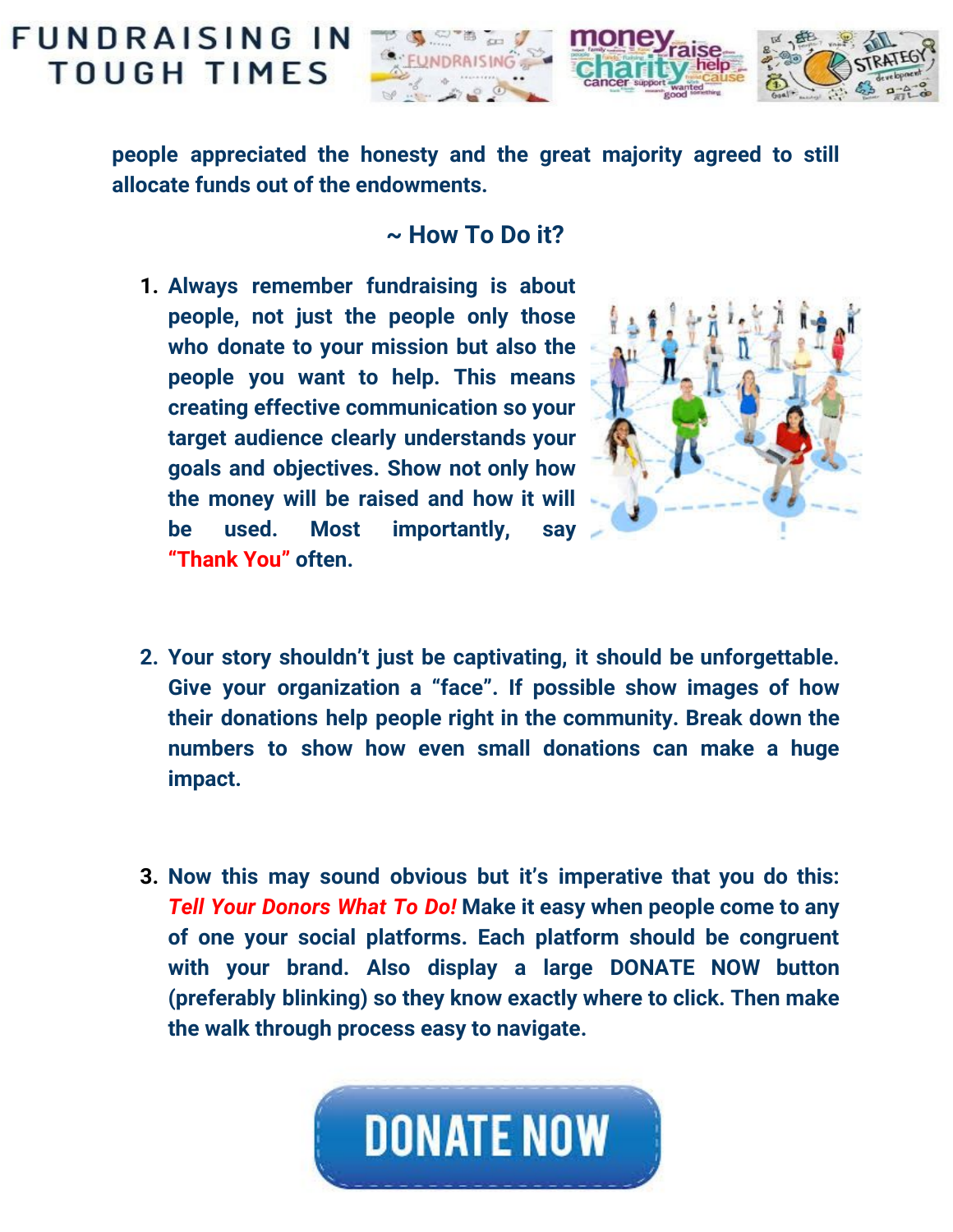





#### **MARKETING**

#### **~ What Has Worked**

**Yes communication is vital to the success of your non-profit. With that said…...Let's get something straight…...There is a BIG difference between an effective Communications Plan and a strategic Marketing Plan. There is a balance that needs to exist.**



**Unlike the typical marketing, you're not offering a product to prospective donors, you're giving donors the satisfaction of realizing their own desire to pursue their passions and make a meaningful contribution to individuals and worthy causes in the community.**

**Our challenge is to smoothly transition from your Communication Plan to your Marketing Plan while creating an environment favorable to contributing to your mission. Each campaign will be different but the system you'll follow will be the same.**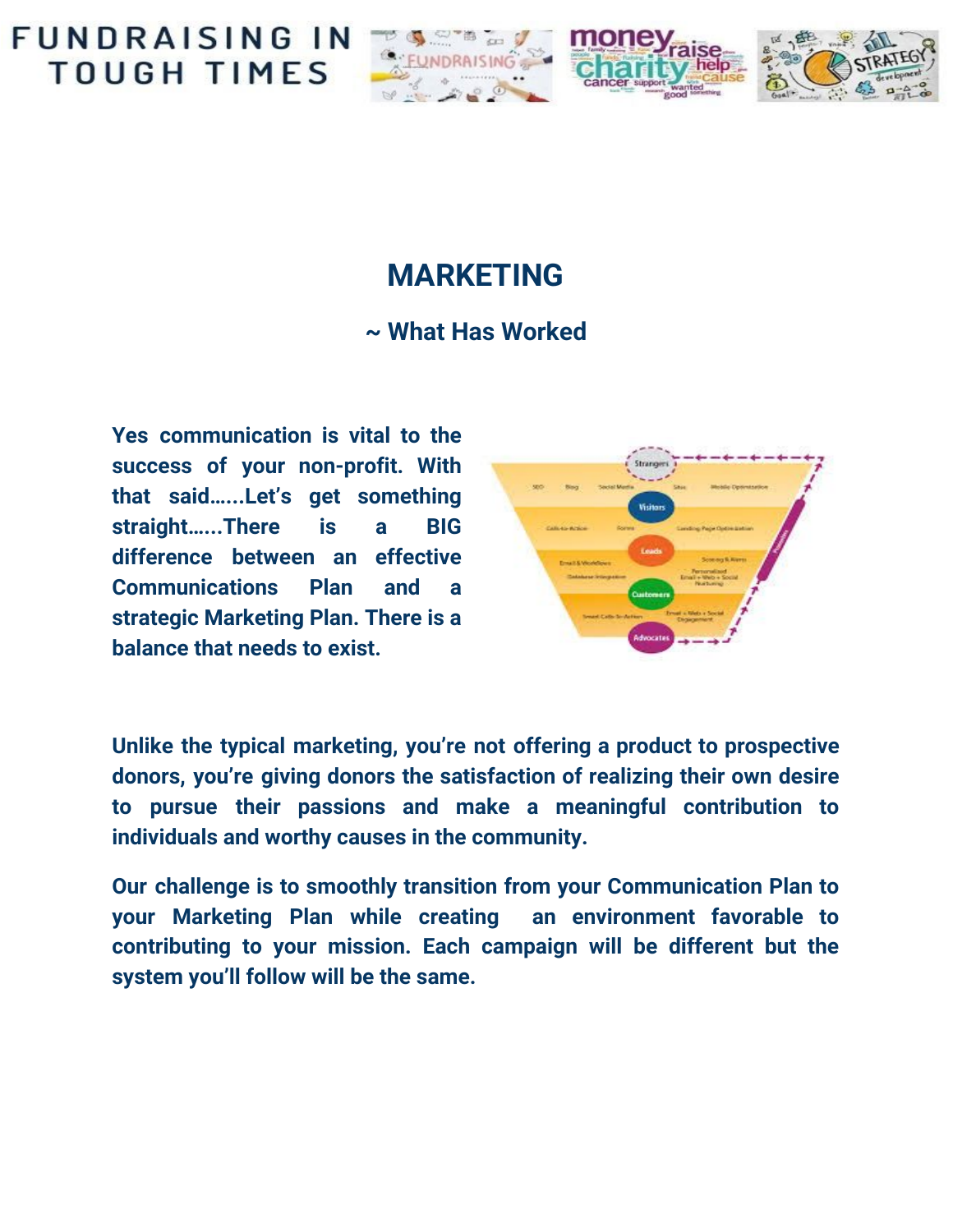

#### **~How To Do It?**

**1. Successful marketing starts with strategic planning. If your organization doesn't have a marketing plan, you must create one now! You raise money by being strategic, first about what your organization is and does, and second about**



**how you are going to create sustainable revenue streams. You are entering a new normal well thought out [Marketing](https://www.brandthropologist.net/marketing-in-an-economic-downturn/) Plan is a smart way to get a sense of the activities that really matter to your donors.**

**2. Focus on recurring giving. If this has been on your list for months, now is the perfect time to launch. As you're reading**

**this monthly gifts are continuing to sustain thousands of organizations. It's far easier to decline a new request for support than to stop your monthly gift to a mission you already**



**support. For past donors? Reconnect with those donors who made a gift 3-6 months ago thanking them again then find out**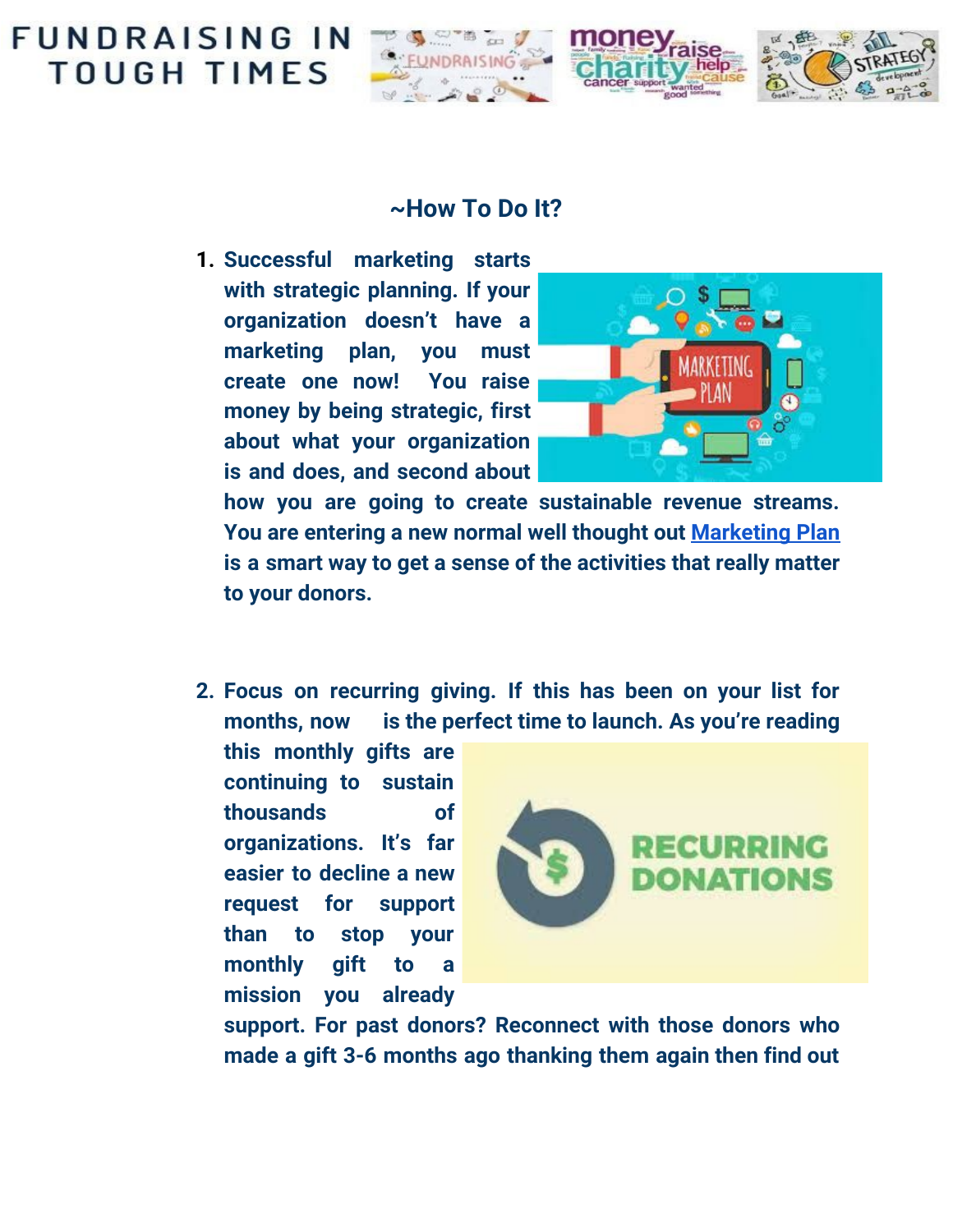

**why they invested initially. Adjust your messaging so it appeals to what attracted them to your mission.**

**3. What gets tracked gets done. This also applies to your Marketing Plan. Although your first instinct is to pull back marketing spend, that's not necessarily the best approach during a recession.**



**Whether the economy is soft or strong, one sure way to raise less money is to stop asking for it! Keep on advertising, in an economic downturn you can still gain exposure to broaden your audience, but at discounted advertising rates. Keep learning now is a great time to learn from others, get a fresh perspective and keep your mission moving forward. One of the top ways to recession-proof your fundraising is to keep doing the things that raise money and carefully track what is working and what is not.**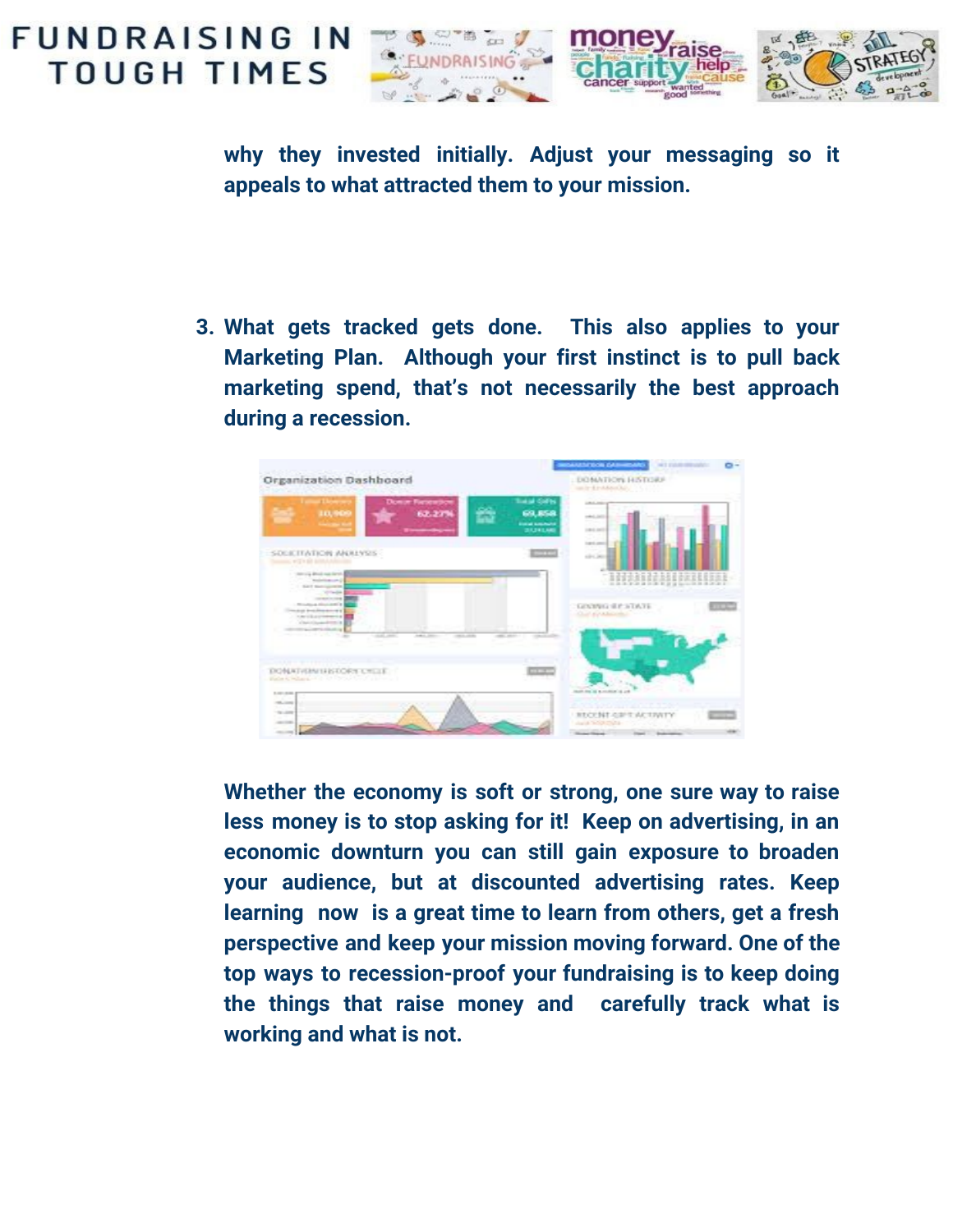





#### **PREPARED NOT PANICKED**

#### **~ Be Reassuring**

**The top fundraising professionals are some of the most optimistic people alive. The minute they start being gloomy, people begin holding on to their wallets. Ever wonder why the stock market drops when pundits prophesy uncertainty? No one wants to invest in a questionable deal. It's the same with fundraising.**

**People like to play on a winning team. Your mission matters more than ever during a recession, and these let your donors know the tactics and a smart fundraising strategy you will be using to keep your nonprofit sustainable. Let your donors know your organization is ready to help and with their support can reduce the urgent need created by recent economic events.**



**Similarly, continue to keep your donors on the loop, giving them updates that ignore the context of what's happening around the world will seem tone deaf and unimportant. But, sending donors periodic, relevant communications that draw on our current context can keep the relationships going. Here's what you need to remember. If you are not**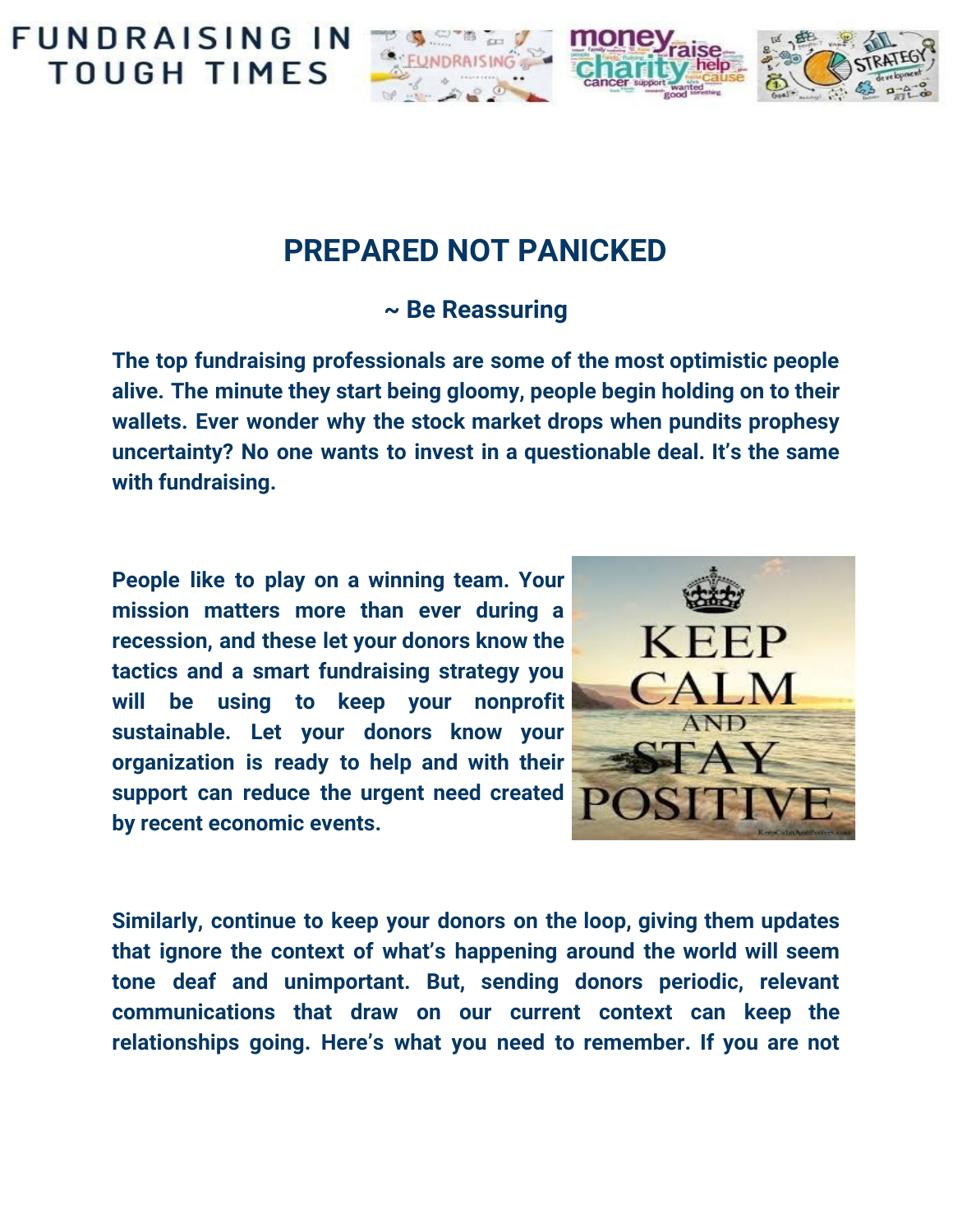

**properly prepared, your fundraising program is almost certainly doomed to failure. In good times and bad.**

#### **~ How To Do It?**

- **1. Be sure to keep campaign donors and volunteers in the loop on any goal adjustments to avoid challenges down the road. People like to play on a winning team. Let your donors know your organization is ready to help and with their support can reduce the urgent need created by recent economic events. Continue to communicate what direction your non-profit will be taking, and how much you appreciate their past support. All donors need to feel appreciated. They need to feel informed. Their confidence in the charity needs to be constantly reinforced. At no time can a nonprofit operate as though its donors will continue giving no matter how they're treated.**
- **2. It's not about you, you're donors, like you are passionate about the mission. While the economy has shifted directions, the needs of people who benefit from funds raised through your cause have not stopped. The needed goods, services and programs are still needed and you still want to help. Emphasize how your cause makes the world a better place regardless of the economy! That fact is not going to change. Continue to shed light on the good things happening around us, always continue to see the silver lining.**
- **3. To remain competitive in challenging times you must persevere. You want to invest donors in the change you are creating. Let your donor know we're all in this together and how important they are to you**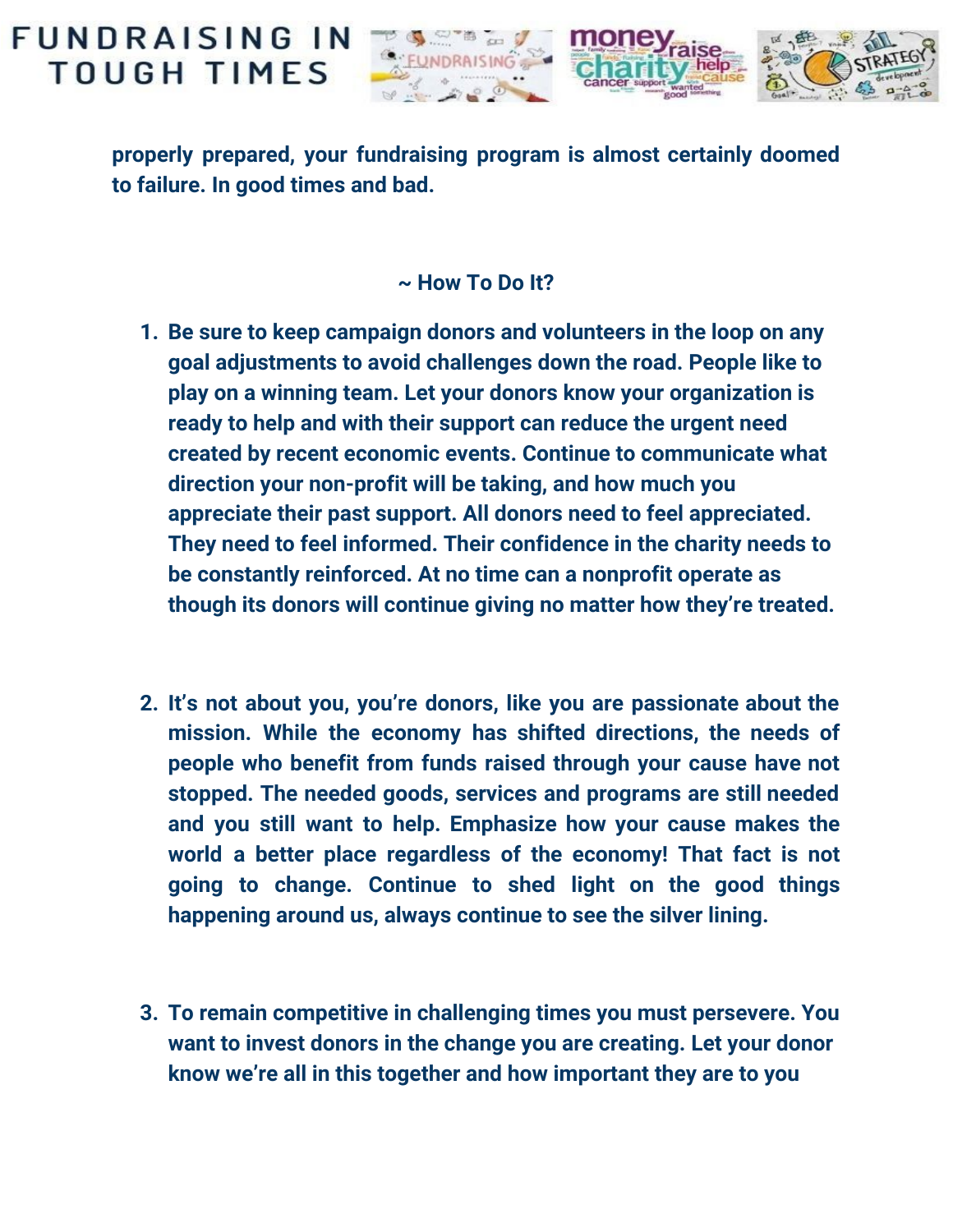

**and those you serve. Fundraise around that and you will see increased investment. Above all, try to stay calm. Your mission matters more than ever during a recession.**

# **The Future Together**

#### **~ Team Work Makes The Dream Work**

**There is strength in numbers. You and your donors are trying to change the world. You can still raise funds and help your community When you: 1. Treat your donors as people and stay connected to them. 2. Create a Marketing Plan that can be flexible and adjust to the changing times. 3. Prepare and don't panic, keep your donors in the loop so they feel comfortable with you. 4. Form an environment of community people support what they help to create.**



**Remember your mission and vision are not any less significant today. Staying on top of issues will help your nonprofit weather the storm! Above all, try to stay calm. Your mission matters more than ever during a recession. Following these simple tactics and fundraising strategies will keep a nonprofit afloat, giving perceptive organizations like yours a unique way to take advantage of what uninformed companies will be panicking about.**